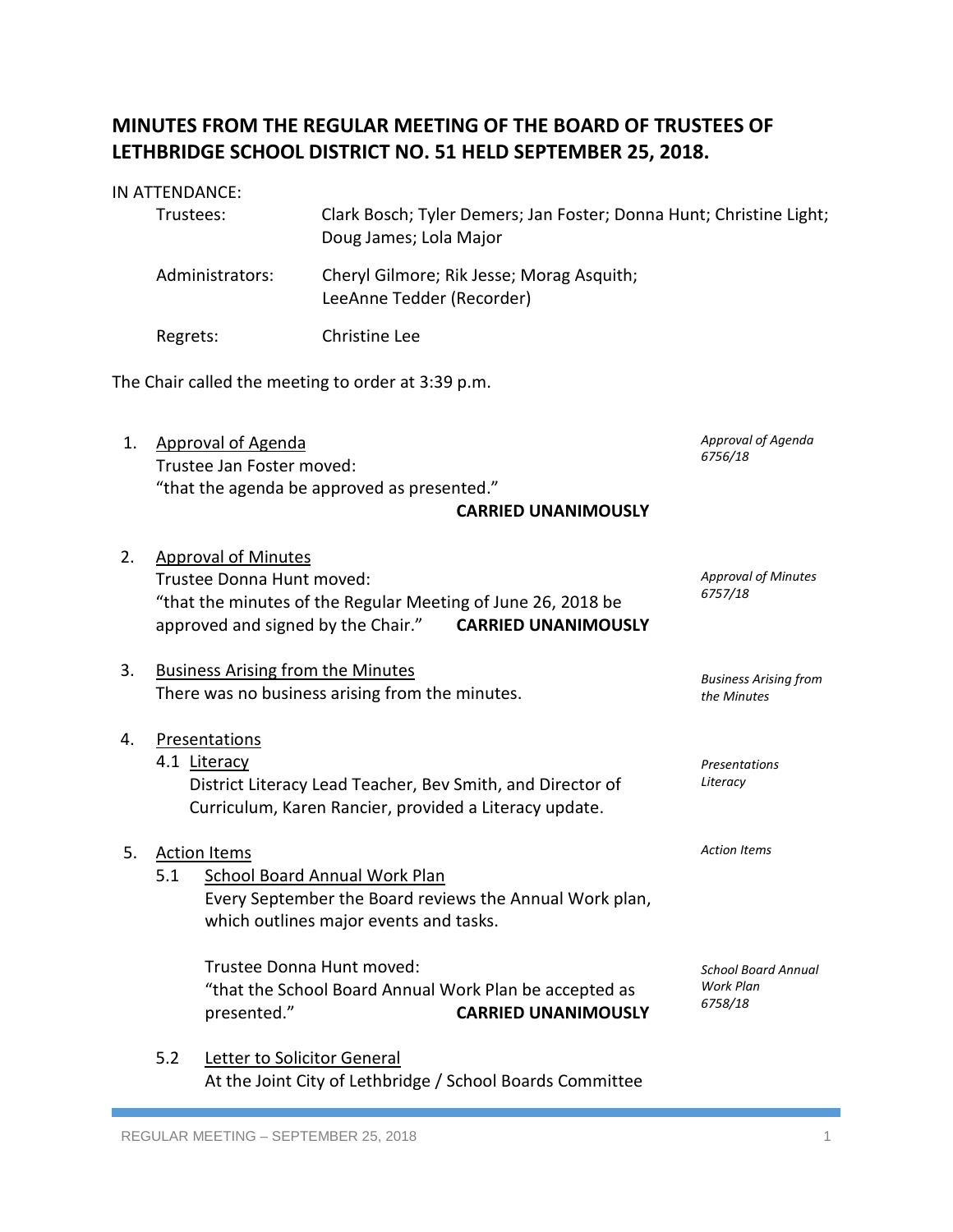meeting held September 12, 2018, there was some discussion pertaining to the opioid situation in the City of Lethbridge including strategies that have been implemented, ongoing challenges and pressing needs. The City of Lethbridge requested that both school jurisdictions consider writing a letter that supports the city in its advocacy for support from the office of the Solicitor General.

Trustee Jan Foster moved:

"that the Board approve sending a letter that supports the City *6759/18* of Lethbridge in its advocacy for support from the office of the Solicitor General." **CARRIED UNANIMOUSLY**

#### 6. District Highlights

- Trustees attended the opening of Senator Joyce Fairbairn Middle School grand opening.
- Donna noted the beautiful school and playground at our new middle school.
- Jan was pleased to represent the Board at the AGM of Lethbridge Family Services. We received the Friend of the Family award.
- Christine attended a few school council meetings and was encouraged by the parent turn out.
- Clark thanked the group for the speaker at the Welcome Back Breakfast.

#### 7. Information Items

- 7.1 Board Chair Report
	- 7.1.1 Board Standing Committee Annual Reports and Terms of Reference Review

*Solicitor General letter*

*District Highlights*

*Information Items*

*Standing Committees*

Facilities Committee Policy Advisory Committee Spirit of 51 Committee Board Budget Committee Poverty Intervention Committee Board Audit Committee District Wellness Committee Community Engagement Committee Superintendent Evaluation Committee FNMI Committee New Committee: RLAC (Reconciliation Lethbridge Advisory Committee) will fall under the FNMI Committee.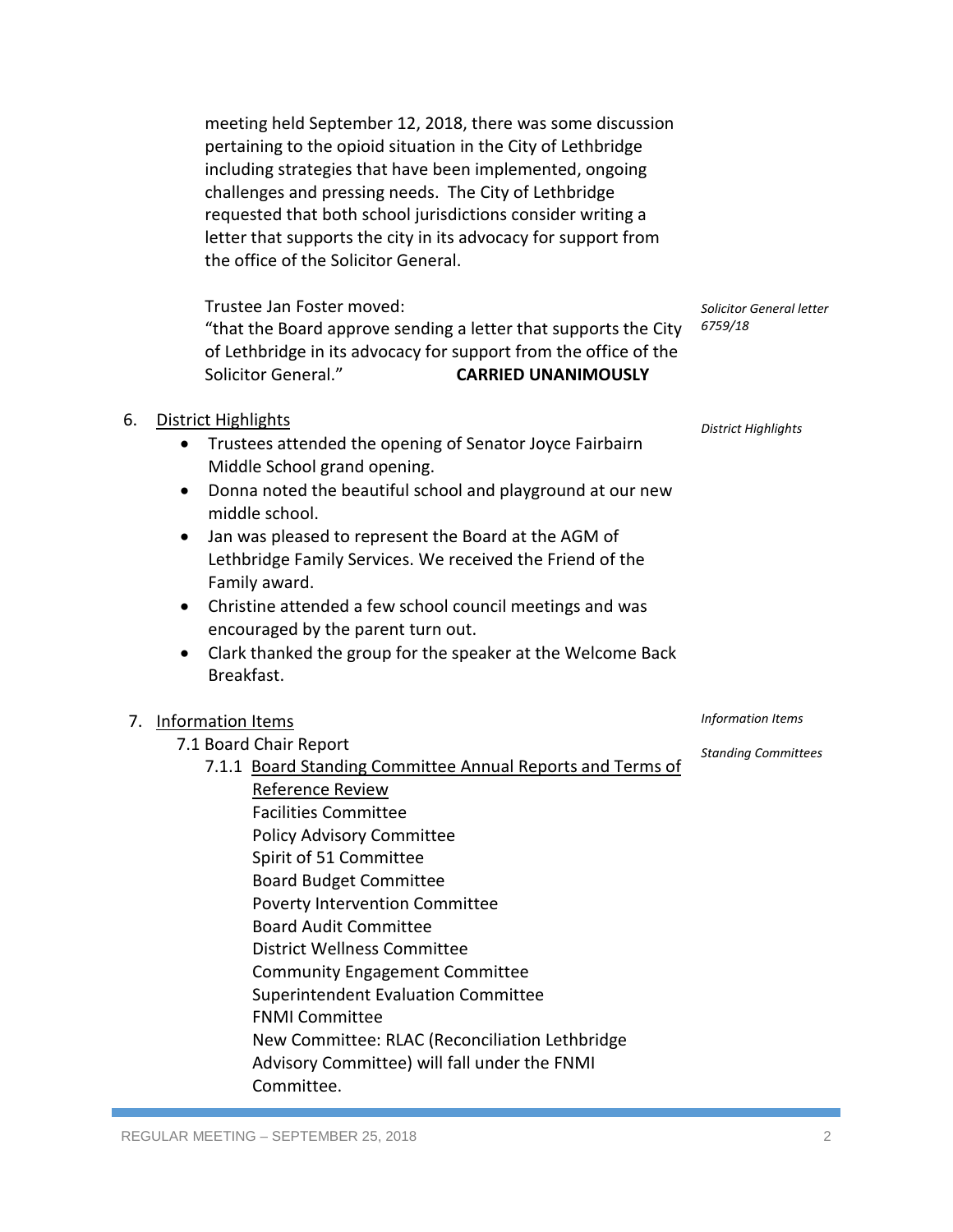| 7.1.2 FNMI Directorate Grant for Urban Indigenous Youth |  |  |
|---------------------------------------------------------|--|--|
| Honourable Shannon Phillips, MLA Lethbridge-West,       |  |  |
| announced the funding boost to address concerns         |  |  |
| regarding funding for First Nations, Metis and Inuit    |  |  |
| student supports in the District.                       |  |  |

7.1.3 October Organizational Meeting Agenda The annual School Board Organizational meeting will be held October 23, 2018. An electronic survey containing the 2018-19 Trustee committee membership choices will be distributed prior to that meeting.

7.1.4 District School Council Meetings District School Council meeting dates for the 2018-19 school year are: October 1, 2018 November 5, 2018 December 3, 2018 January 14, 2019 February 5, 2019 – Town Hall March 4, 2019 April 1, 2019 May 6, 2019 June 3, 2019

*FNMI Directorate Grant for urban Indigenous Youth*

*October Organizational Meeting Agenda*

*District School Council Meetings*

Public Forum: Cindy DeJager expressed concern regarding the new bussing routes. Buses that her children were taking did not arrive at their stop on Thursday last week with no prior notification. Distance for driving is beyond 2.4 km but with the pathways routing, they will be walking farther. Cheryl Gilmore noted that the Province put in pathways as part of the distance. Allison Pike recommended that Principals send out

notification to all parents.

We will make an appointment for Cindy to meet with Cheryl Shimbashi, Transportation Coordinator.

7.1.5 Breakfast with the Board

The Board of Trustees will invite school staffs plus the staff at the Education Centre and Attwell building to join them for a light breakfast on a rotating basis. Trustees enjoy the opportunity to engage staff members in informal conversations. Following the breakfast, Trustees are invited to tour the school with the Principal

*Breakfast with the Board*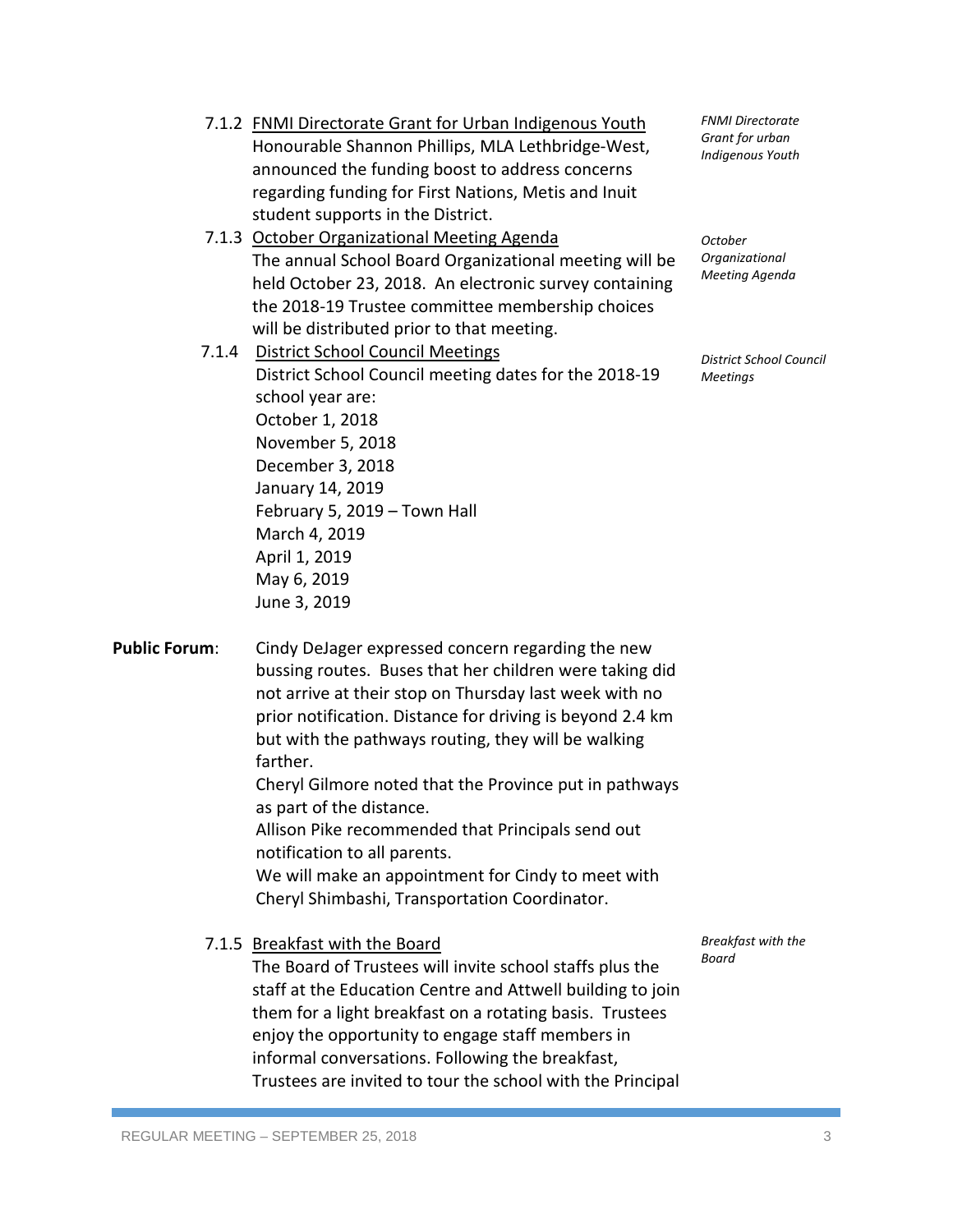|     |       | or Assistant Principal. The 2018-19 schedule is:<br>October 3, 2018 - Senator Joyce Fairbairn Middle School<br>November 7, 2018 - Immanuel Christian Secondary<br>December 5, 2018 - Chinook High School<br>January 9, 2019 - Senator Buchanan School<br>February 7, 2019 - Park Meadows School<br>March 5, 2019 - Lethbridge Christian School<br>April 3, 2019 - Immanuel Christian Elementary<br>May 1, 2019 - Mike Mountain Horse School |                                                                   |
|-----|-------|---------------------------------------------------------------------------------------------------------------------------------------------------------------------------------------------------------------------------------------------------------------------------------------------------------------------------------------------------------------------------------------------------------------------------------------------|-------------------------------------------------------------------|
|     |       | 7.2 Associate Superintendent Reports<br>7.2.1 Business Affairs<br>Associate Superintendent Christine Lee provided a<br>written Business Affairs report.                                                                                                                                                                                                                                                                                     | Associate<br>Superintendent<br>Reports<br><b>Business Affairs</b> |
|     |       | 7.2.2 Human Resources<br>Associate Superintendent Rik Jesse provided a written<br>Human Resources report including enrolment.                                                                                                                                                                                                                                                                                                               | <b>Human Resources</b>                                            |
|     | 7.2.3 | <b>Instructional Services</b><br>Associate Superintendent Morag Asquith provided a<br>written Instructional Services report.                                                                                                                                                                                                                                                                                                                | <b>Instructional Services</b>                                     |
| 7.3 |       | <b>Superintendent Reports</b>                                                                                                                                                                                                                                                                                                                                                                                                               | Superintendent Report                                             |
|     | 7.3.1 | <b>Acknowledgements of Excellence</b><br>Student and staff acknowledgements of excellence were<br>shared with the Board. Board members were<br>encouraged to congratulate the staff and students when<br>visiting schools.                                                                                                                                                                                                                  | Acknowledgements of<br>Excellence                                 |
|     | 7.3.2 | <b>Junior Achievement Program</b><br>Administration appointments for the new school year<br>were shared. Lakeview School Principal announcement<br>coming soon. Note the date should read 2018/19.                                                                                                                                                                                                                                          | <b>Junior Achievement</b><br>Program                              |
|     | 7.3.3 | <b>ASBO Meritorious Budget Award (MBA)</b><br>The Board congratulated Mark DeBoer, Director of<br>Finance on receiving this award.                                                                                                                                                                                                                                                                                                          | <b>ASBO Meritorious</b><br><b>Budget Award</b>                    |
|     | 7.3.4 | <b>Donations and Support</b><br>Green Acres Foundation presented a cheque for                                                                                                                                                                                                                                                                                                                                                               | <b>Donations and Support</b>                                      |
|     |       |                                                                                                                                                                                                                                                                                                                                                                                                                                             |                                                                   |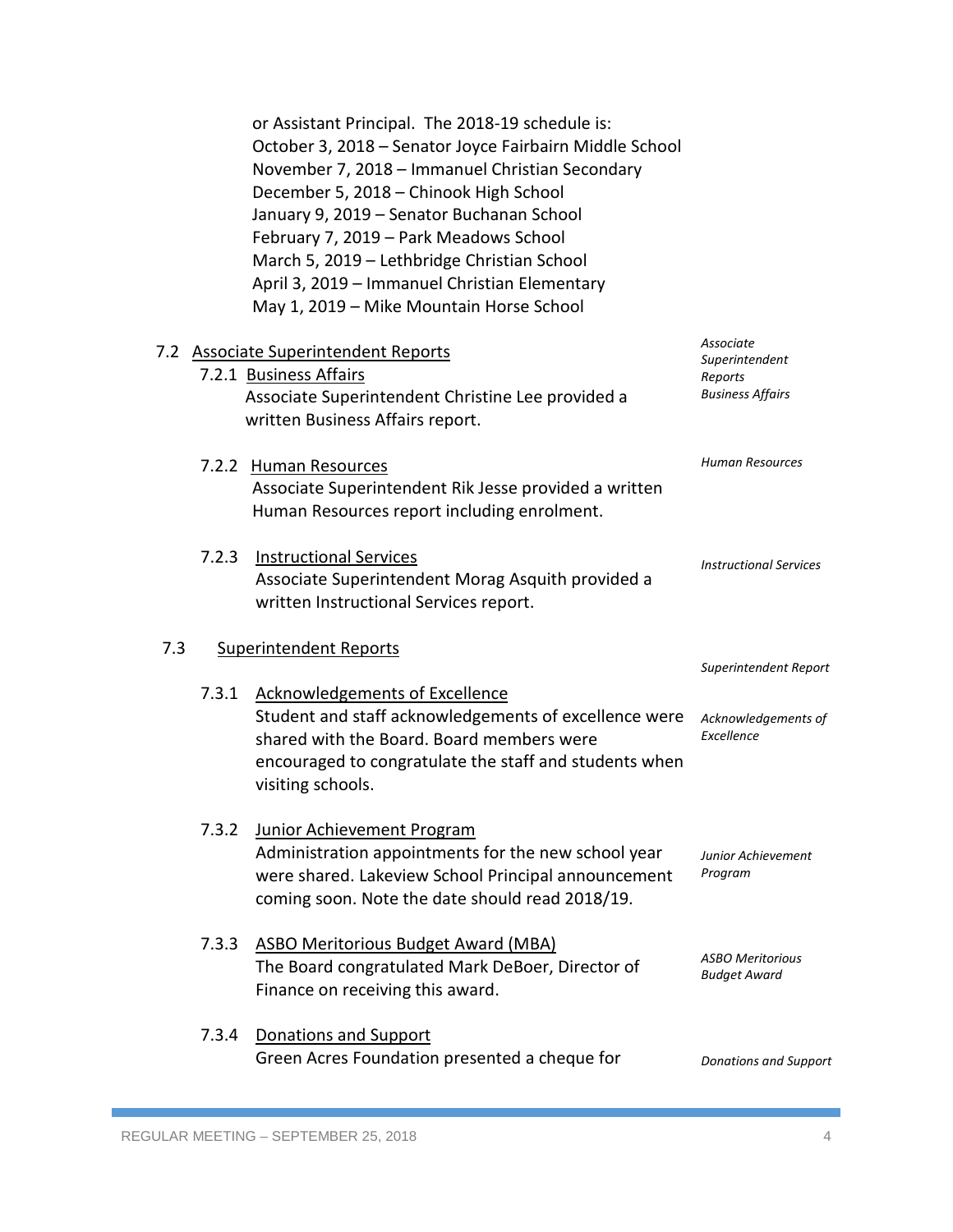\$3,048.45 to Westminster School for the Sue Labuhn Memorial Library. 7.3.5 Board Priorities Report 2018-19 District Priorities report of actions was shared. 7.3.6 World Teachers' Day World Teachers' Day is held annual on October 5<sup>th</sup> since 1994 to celebrate the essential role of teachers in providing quality education at all levels. The Board acknowledges the commitment of excellence that teachers, and all staff members, demonstrate for the benefit of students. 7.3.7 Snacks with the Superintendents Executive Council invites school staffs, plus staff at the Education Centre and Attwell Building to join them for either a light lunch or breakfast on a rotating basis. This provides an opportunity to share highlights from the school and share concerns or suggestions with Executive Council members. The Snacks with the Superintendents schedule for 2018-19 is: October 11, 2018 – Coalbanks School November 15, 2018 – Lakeview School December 5, 2018 – École Nicholas Sheran School January 16, 2019 – Gilbert Paterson Middle School February 13, 2019 – General Stewart School March 5, 2019 – Dr. Probe School April 10, 2019 – École Agnes Davidson School May 2, 2019 – Attwell Building 7.3.8 Calendar of Events The Calendar of Events was reviewed for the period September 26 to October 23, 2018. Addition of October 10, 2018 Committee of the Whole meeting. 8. Reports 8.1 Joint Committee of City of Lethbridge and School Boards – September 12, 2018 Trustee Jan Foster provided a written report from the Joint Committee of City of Lethbridge and School Boards *Board Priorities Report World Teachers' Day Snacks with the Superintendents Calendar of Events Reports Joint Committee of City of Lethbridge and School Boards*